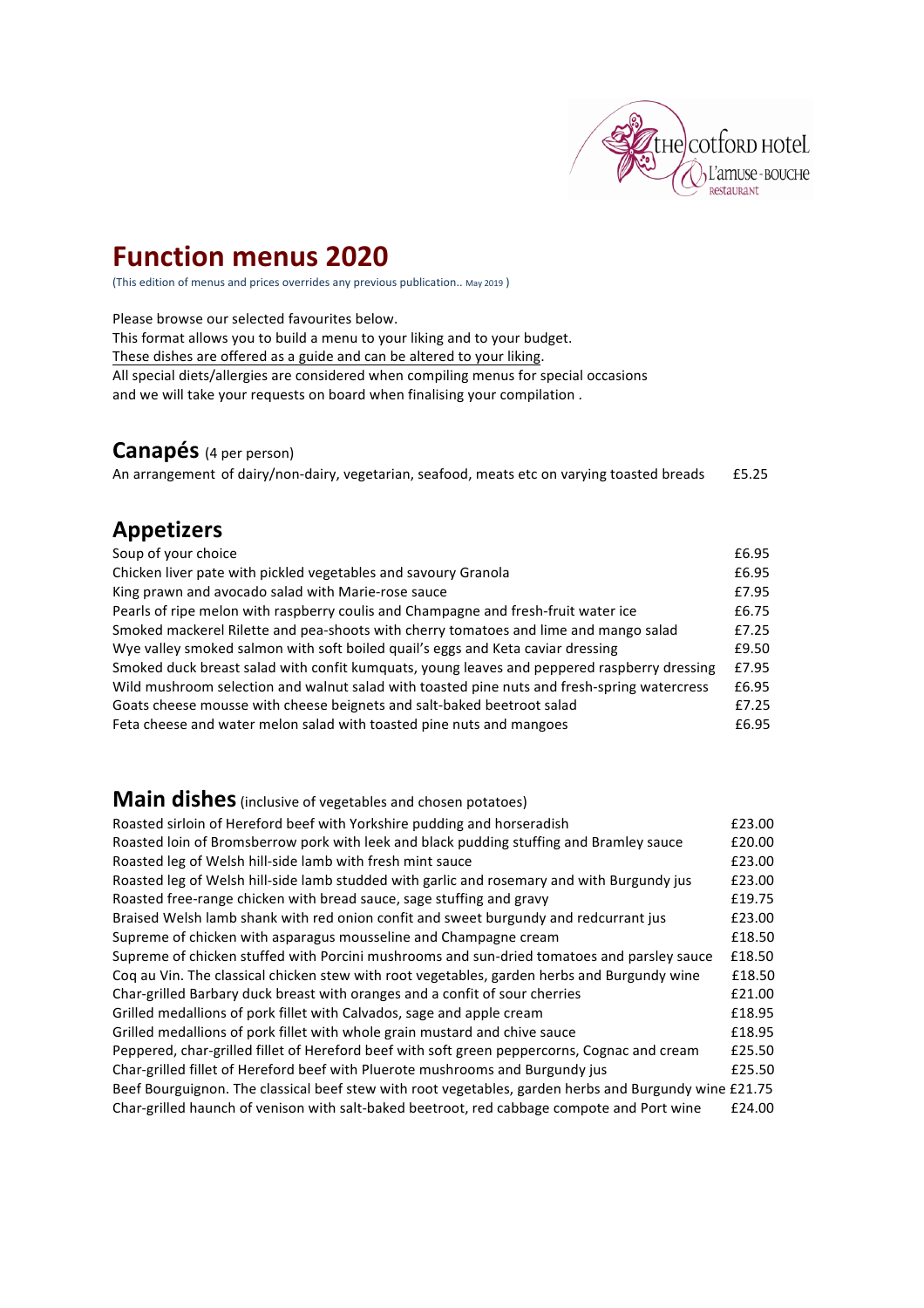# **function menus** continued...

## **Sorbet course**

| JUI NEL LUUI JE<br>All of our water-ices are made in-house and to-order                                                                                                                                                                                                                                                                                                                                                                                                                                                                    | £4.95                                |
|--------------------------------------------------------------------------------------------------------------------------------------------------------------------------------------------------------------------------------------------------------------------------------------------------------------------------------------------------------------------------------------------------------------------------------------------------------------------------------------------------------------------------------------------|--------------------------------------|
| <b>Fish course</b><br>Utilizing traditional cuts of sole/sea bass/scallops etc                                                                                                                                                                                                                                                                                                                                                                                                                                                             | from £11.50                          |
| Fish dishes (inclusive of vegetables and chosen potatoes)<br>Scottish salmon fillet, Chardonnay poached, on a bed of asparagus and with Hollandaise sauce<br>Scottish salmon fillet, baked with roasted vegetables and with crab bisque<br>Sea Bass fillets, grilled and served with roasted vegetables and with crab bisque<br>Sea Bass fillets, grilled and served with braised fennel and lime beurre-blanc<br>Fillet of Cod steak, grilled with chive butter and with steamed spinach<br>(This is just a few of what can be available) | £20<br>£20<br>£20<br>£20<br>£20      |
| <b>Vegetarian dishes</b><br>Tart of leeks, confit red onions, walnuts and toasted brie<br>Pasta, tomato, vegetable and cheese bake<br>Baked field mushroom and goats cheese with pimento confit<br>Vegetables, nuts and ginger stir-fry with soy sauce                                                                                                                                                                                                                                                                                     | £19.95<br>£17.95<br>£17.95<br>£18.95 |
| <b>Desserts</b><br>all desserts priced @ £8.50<br>Soft-fruits fresh fruit salad with saffron and vanilla ice-cream<br>Crème brulée<br>Chocolate ganache and Griottine cherry tart<br>Suchard chocolate and Grand-Mariner mousse with orange elements<br>Tarte au citron<br>Profiteroles with warm chocolate and orange sauce<br>Vanilla cheesecake with your choice of fruits<br>Bramley apple crumble with sauce Anglais<br>Cheese plate (4) with celery, fruits, quality biscuits and flat-breads                                        | £12.00                               |
| Tea/coffee (various infusions available)                                                                                                                                                                                                                                                                                                                                                                                                                                                                                                   | £4.25                                |

With home-made fudge and chocolate truffles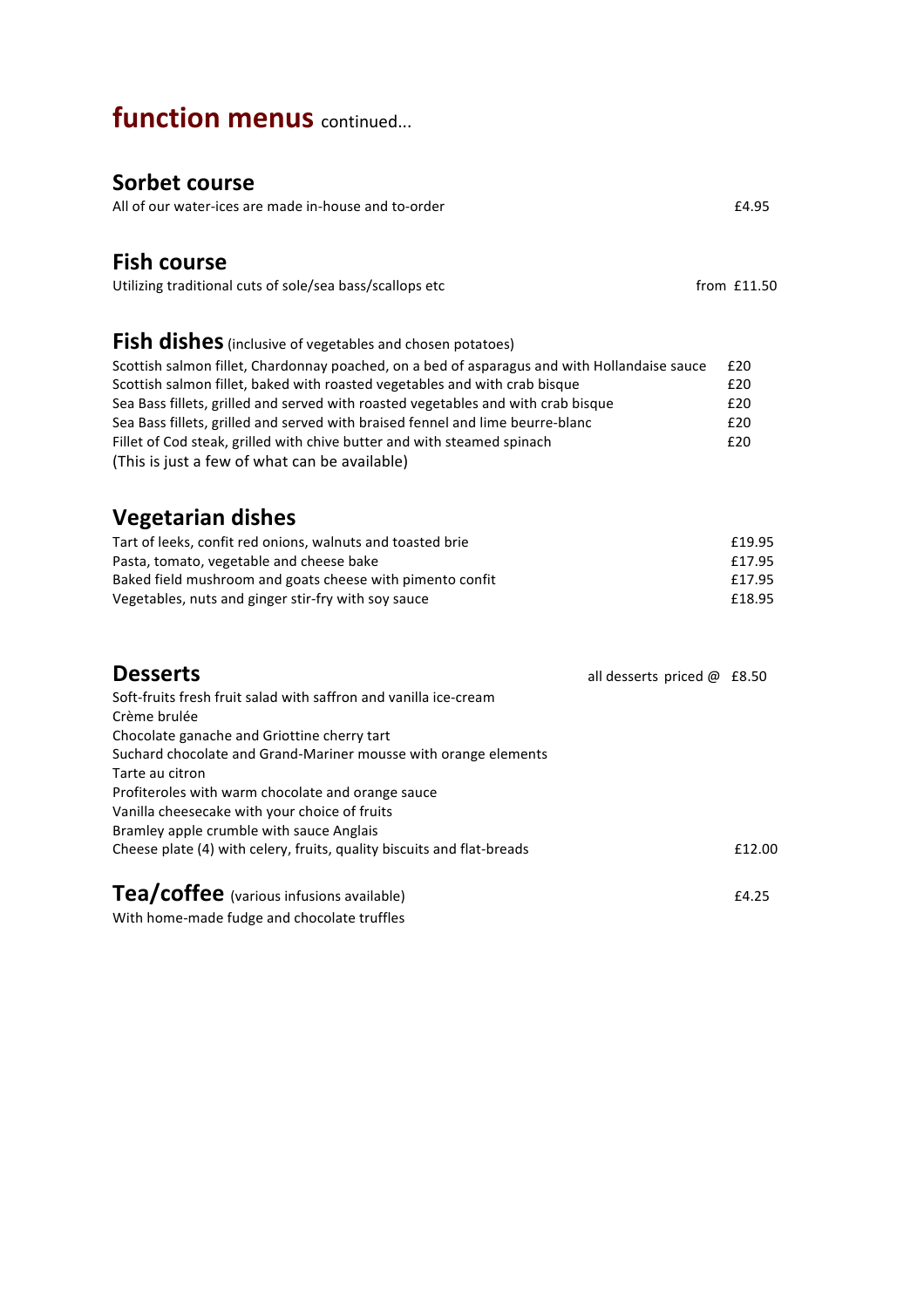## **Buffet menus**

### **Superior dressed buffet @ £33.00 pp**

Poached and dressed Scottish loch Salmon Honey-roasted Worcestershire ham Medium roasted sirloin of Hereford Beef Roasted turkey breast Hot dish of either Coq au Vin with savoury rice or Chilli Con Carne with savoury rice Vegetarian quiche Hot English new potatoes, Various salads inc; Pasta and prawns / Savoury rice / Coleslaw / Beetroot and onion Mixed leaf salad with tomatoes and Spring onions  $-000 -$ Fresh Fruit Salad Dark Chocolate Mousse and English strawberries, Profiteroles with chocolate sauce Raspberry and passion fruit mini meringue nests with thick cream Coffee /tea in the lounge with chocolate truffles

### The House dressed buffet @ £29.50 pp

Honey-roasted Worcestershire ham Medium roasted sirloin of Hereford Beef Roasted turkey breast Hot dish of either Coq au Vin with savoury rice or Chilli Con Carne with savoury rice Vegetarian quiche Hot English new potatoes, Various salads inc; Pasta and prawns / Savoury rice / Coleslaw / Beetroot and onion Mixed leaf salad with tomatoes and Spring onions  $-000-$ Fresh Fruit Salad Dark Chocolate Mousse and English strawberries, Profiteroles with chocolate sauce Raspberry and passion fruit mini meringue nests with thick cream Coffee /tea in the lounge with chocolate truffles

### **Finger buffet @ £19.50pp\* / £26.00pp**

\*Assorted sandwiches of smoked salmon and cucumber, roasted ham and wholegrain mustard,

\*tuna and mayonnaise, free-range egg mayonnaise

\*Vegetarian quiche, 

\*Mini beef and horseradish wraps

\*Worcestershire pork and herb chipolatas

\*Chicken Satay skewers

\*Mini savoury pork pies

\*Sausage rolls

\*Mixed Indian savoury selection (Onion Bhaji/Vegetable samosas/Chicken pakoras)

Mini fishcakes with Aioli

Mini smoked salmon wraps

Meat balls with spicy coriander and tomato sauce

 $000 -$ 

\*Fruit scones with strawberry jam and thick cream 

## Selected additional desserts (additional cost of £8.50 pp)

\*Coffee /tea in the lounge with chocolate truffles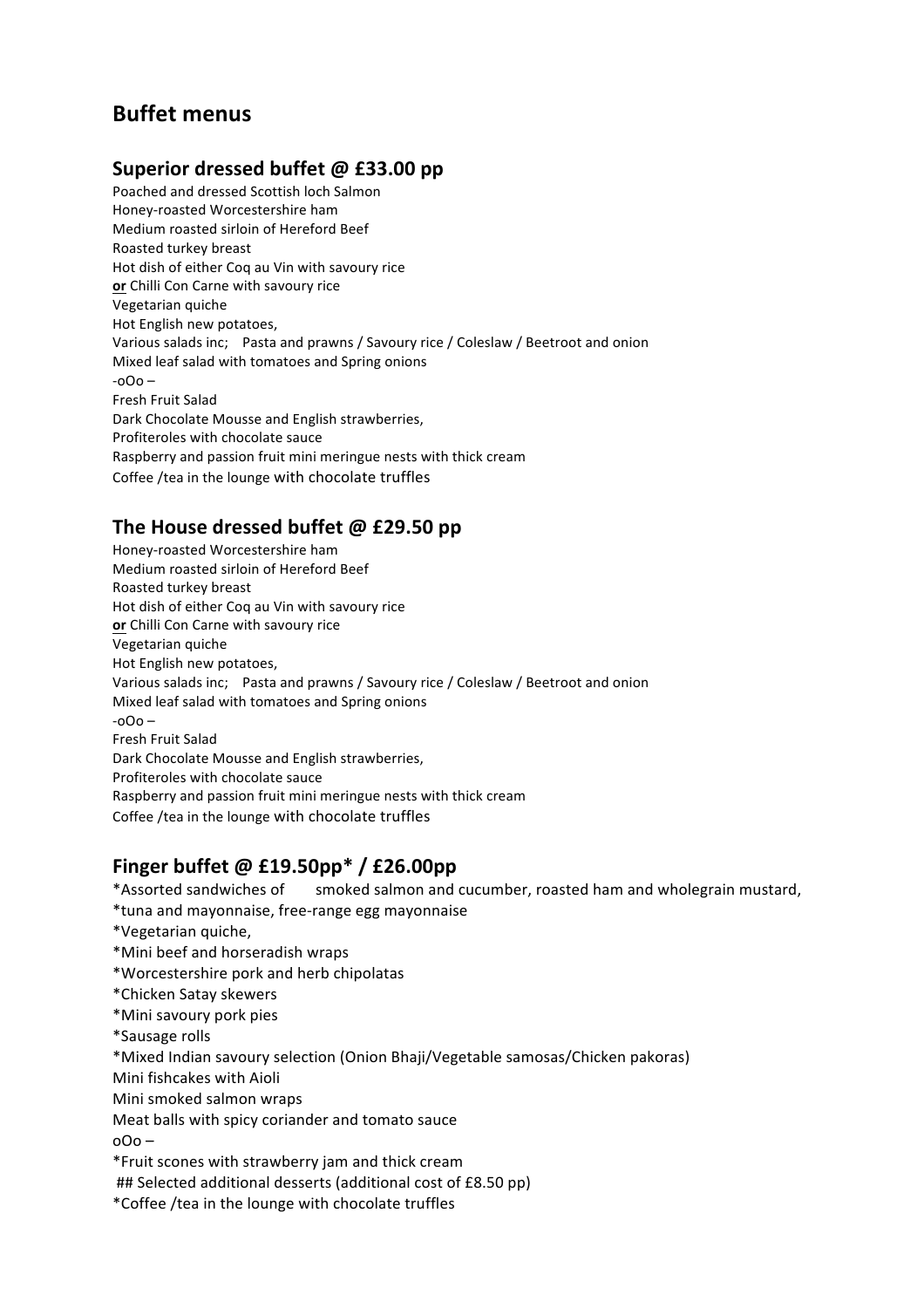#### **Hog roast @£14.50pp** (£10.50pp without the salads)

with a selection of salads. Bap style rolls, apple sauce and sage stuffing Roasted Pork loin can be substituted with \*beef (\*£4.00 supplement), bacon, sausages or home-made burgers or a combination by arrangement

## Finger buffet/cream tea @ \*£15.00pp for Funeral receptions only

\***£20.00pp** for Afternoon teas in the lounge

Assorted sandwiches from

smoked salmon and cucumber, roasted ham and wholegrain mustard, tuna and mayonnaise, free-range egg mayonnaise, Cheese and tomato Fruit scones and strawberry jam and thick cream and various home-made cakes Tea and coffee

#### **Finger buffet@ \*£10.50pp** for Funeral receptions only

\***£13.00pp** for Afternoon teas in the lounge

Assorted sandwiches from smoked salmon and cucumber, roasted ham and wholegrain mustard, tuna and mayonnaise, free-range egg mayonnaise, Cheese and tomato Tea and coffee

#### All the above menus are for guidance and as a starting point. Menus can be composed to suit the individual needs and occasion with content and price being adjusted accordingly.

*\*(for marquee receptions only- we apply an additional cover charge of £5.00 per person (hot or buffet), to cover the additional staffing required to service the event )* 

(All dishes are made by our chefs on the premises and every effort is made to ensure that the ingredients are traceable and are not genetically modified.

We cannot guarantee that our food is trace nut free)

## **Drinks packages**

All reception requirements vary to suit individual tastes and occasions

and as such we tend to build a bespoke package to suit yourselves.

It would be customary to offer your guests an arrival drink, wine and water with the meal, a bar allocation during the event (either credit to account or cash) and a drink to toast the occasion after dessert has been taken but before coffee, as everyone will still be seated and speeches may be offered. On this note we list a few ideas which can then be expanded upon to suit the day.

## **Canapés** (4 per person)

An arrangement of dairy/non-dairy, vegetarian, seafood, meats etc on varying toasted breads £5.25

## **On arrival**

| Pimms cocktails                  | £7.95              |
|----------------------------------|--------------------|
| Bucks fizz (Prosecco)/Champagne  | £7.95/12.00        |
| Framboise Champagne cocktails    | £12.00             |
| Cassis Champagne cocktails       | £12.00             |
| Jugs of fresh fruit juice 1.5ltr | £16.50             |
| Fruit juice cocktails            | £4.75              |
| Hot Punch/Mulled wine            | £7.50              |
| Bar on arrival                   | cash or to account |